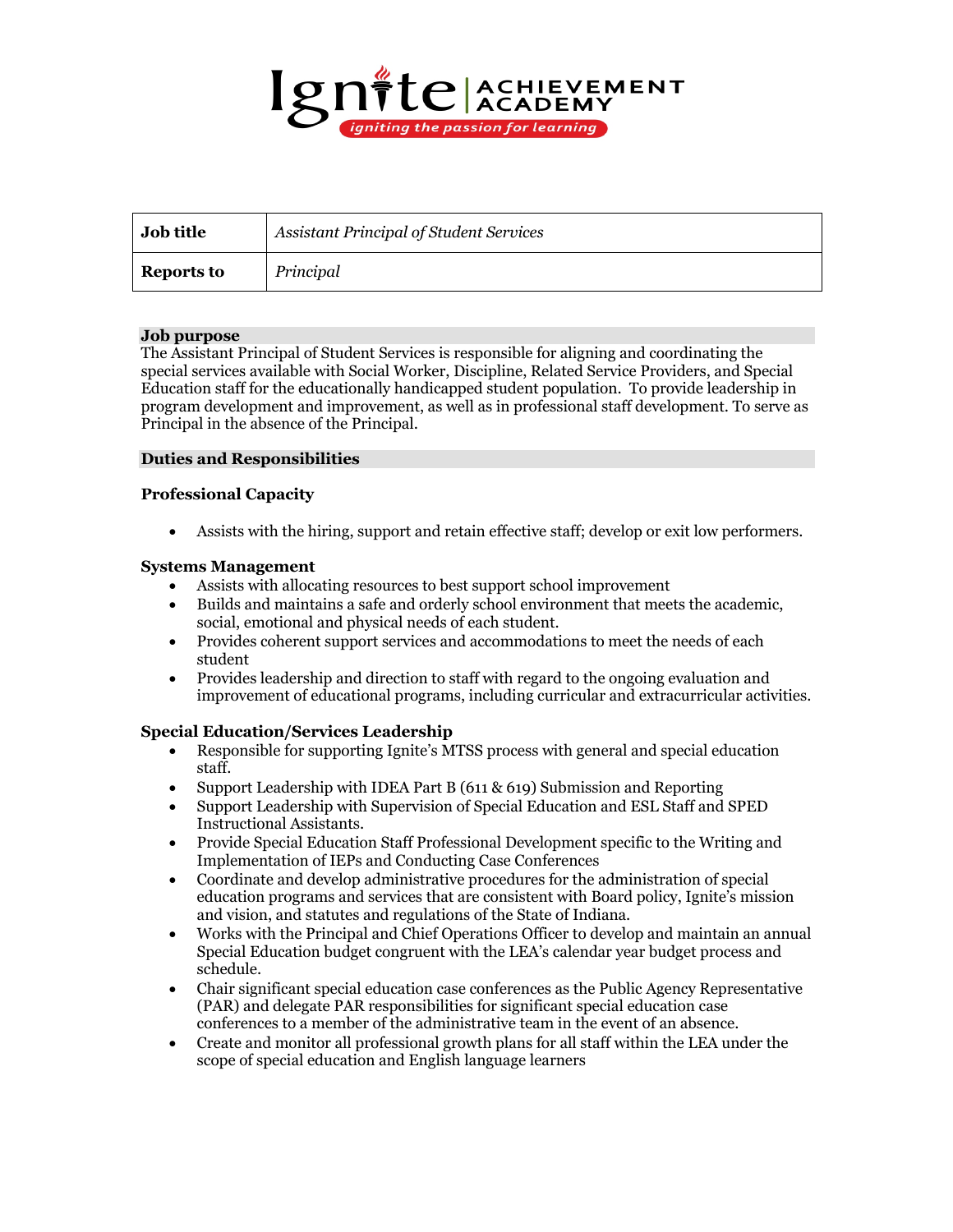- Conduct all observations of all staff within the LEA under the scope of special education and English language learners, and special services (school social worker) and conduct follow-up coaching sessions on effective teaching practices
- Provide General Education Staff Professional Development specific to MTSS, Case Conferences, and other Special Education Topics

# **Student Culture/Discipline**

- Provides Oversight and Leadership for the school culture/discipline team.
- Supports the school's character development program and ensure it builds and reinforces positive self-identity and necessary character strengths
- Implement a school-wide behavior management system with meaningful incentives and redirection strategies
- Assists principal in creating recognition assemblies, parent academies, community meetings and other school-wide culture building activities
- Work closely and effectively with children who have/are experiencing trauma resulting in behavior challenges.
- Engage their families, partner with behavioral health organizations and support services to execute individual individualized behavior interventions when needed
- Facilitate staff trainings on student-teacher relationships, restorative practices, classroom management, parent partnership and school culture
- Conduct regular school culture walk-throughs to help staff maintain a high bar of excellence
- Accurately monitor and analyze daily discipline data; create new systems and structures to proactively address school's areas of need
- Enforce and monitor the enforcement of the student code of conduct.
- Support Principal and Assistant Principal of Instruction with gathering data on student learning and teacher proficiency to diagnose teachers' strengths and weaknesses constantly and determine strategies for improving their practice and improving classroom culture and climate.

## **Vision, Mission, Values**

- Assists in the development of an cultural vision for the school to promote the academic success and well-being of each student, and hold staff accountable for the vision.
- Articulates, advocates, and cultivates core values that enhance high expectations, equity, inclusiveness and social justice.

## **Climate of Care and Support**

- Ensures that each student and staff member is treated fairly, respectfully, with an understanding of culture and context in interactions, decision making and practice.
- Creates and sustains positive relationships with staff, families and the community for the benefit of students.
- Promotes a school environment that is safe and conducive to individualized instruction, cooperative curriculum development, and student learning.
- Encourages parental involvement in students' education and ensures effective communication with students and parents.
- Ensures that student conduct and attendance conforms with the school's standards and school district policies.

## **Ethics and Professionalism**

• Acts ethically and professionally in personal conduct, relationships with others, decisionmaking, stewardship of the schools' resources and all aspects of leadership, places